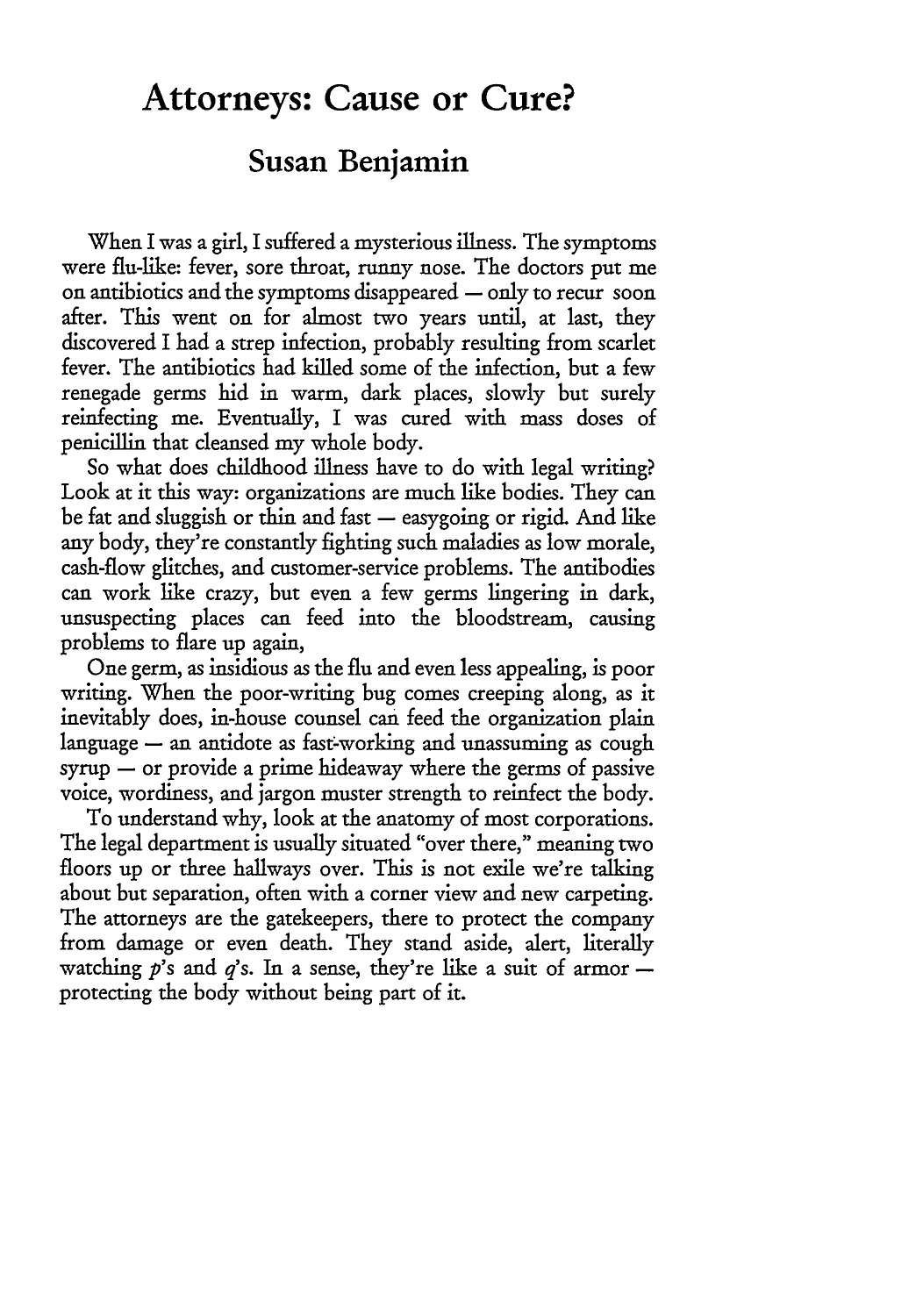As relative outsiders, they have unique visibility and latitude. When a plain-language initiative rolled around, the lawyers could filter plain language into the bloodstream through their own writing by making style corrections as they reviewed for content. In the process, they would press the delete button on legalese, weed out stilted expressions, and cut paragraphs or even pages of unnecessary information. All too often, however, in-house attorneys decide that plain language, like so many initiatives, falls to those who produce the materials, provide the services, or research the projects  $-$  usually, that is, to those outside the legal department.

This sense is exacerbated by attorneys' distinct relationship to language. Words are their bread and butter: attorneys have loved, hated, and studied them - battled, argued, won, and lost with them. Others within the organization write to convey an abstract idea that can go through visions and revisions. Still others borrow the language, toss it around in e-mails, throw it into basic form letters. But attorneys own it.

This ownership can develop into an expertise envied by many, requested by all; or it can become a sort of linguistic rigor mortis. Case in point: in my plain-language training sessions, the term *cease and desist* invariably crops up in discussions about wordiness. Why not use *cease* or *desist?* Or how about *stop?* Because, comes the response, *cease* means stop for a short time, and *desist* means stop for good. Or *cease* means slow down and *desist* means stop. Or this prizewinner: *cease* means stop and *desist* means leave the room. This subjectivity, by the way, is not usually rooted in stubbornness or arrogance so much as in a belief that goes something like this: language is; therefore, it must be.

Two other factors distinguish attorneys from others within the organization:

1. The loneliness factor. Many attorneys feel that no one else understands why they write the way they do: not writers, who understand grammar and style, but not the law; not managers, who understand the product or services, but not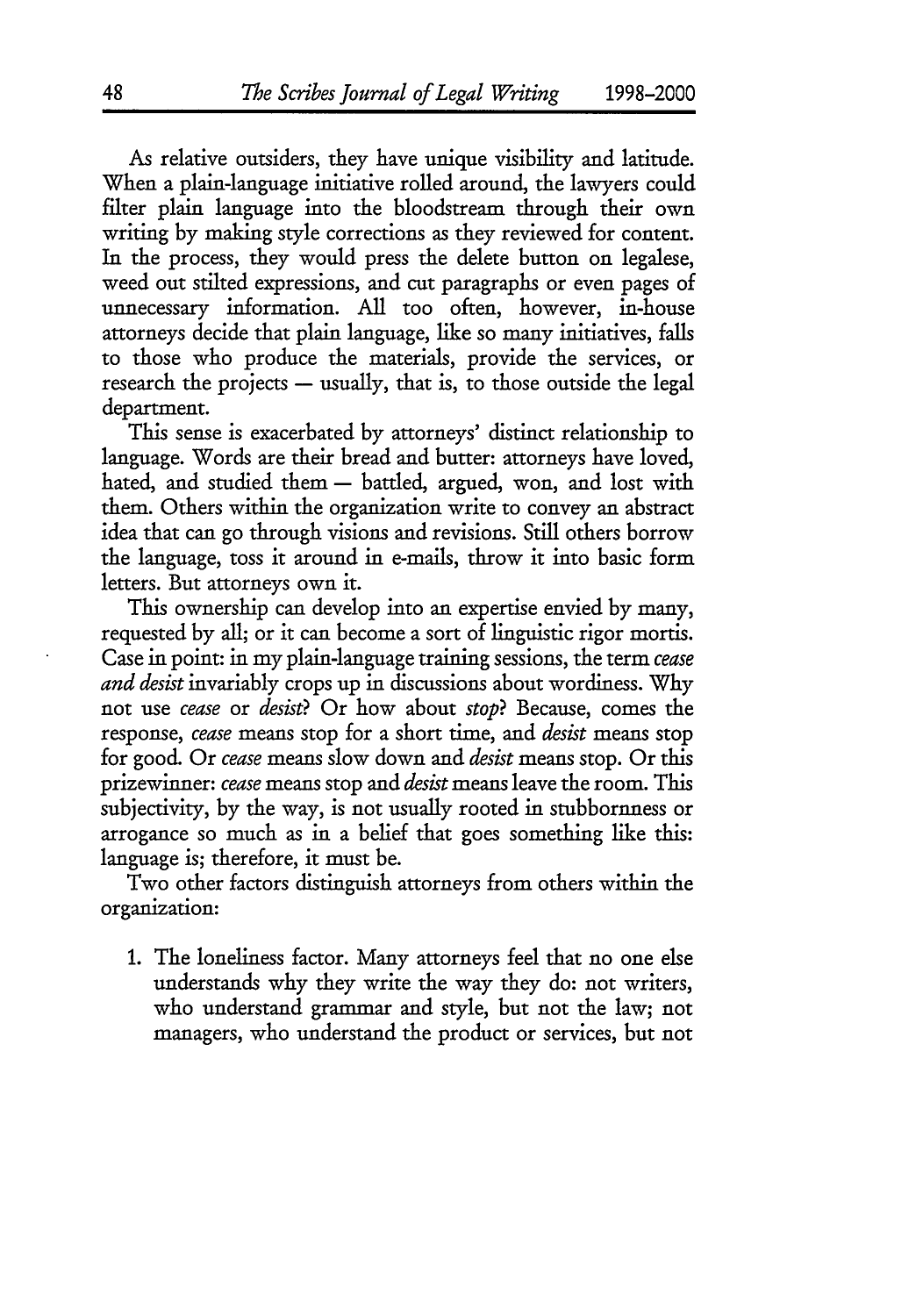2. The audience factor. While employees write to coworkers, customers, shareholders, or consumer groups, lawyers often write to other lawyers. Even when they're reviewing a response letter about a pension plan, rather than seeing the old guy on his front porch in Far Away, Mississippi, who will receive it, they picture the lawyer in a glassy office downtown who will see it later.

This can lead to innumerable justifications about why plain language is unnecessary, if not damaging, for attorneys to use. One goes like this: "If I don't use legalese, I won't sound professional." Another raises precedent: "If I change specific phrases, the judge will rule against me." Here's another: "We have to use the same type of language as the law does." Recently, one attorney even said: "Why should I waste my time changing the way I write, when other attorneys have to read my documents? That's what they get paid for."

These views would be well and good, or at least harmless, if attorneys really were writing from a small, remote office (say, on Mars). Unfortunately, when they harbor the poor-writing germ, it infects the rest of the organization. Letters they review suddenly have *hereinbefore-type* wording, and talk about all that happened *pursuant to the said meeting.* Terms from regulations appear as is, undefined, in their raw, naked, and complex glory. And, of course, the passive voice, wordiness, and other fundamental problems reappear everywhere from personnel departments to customerservice notices, as real and pervasive as a sore throat.

Attorneys have a psychological effect as well. In almost 15 years of plain-language training, I've heard employees claim - probably hundreds of times - that "the lawyers won't let us do it." Tell them you're training the lawyers and they roll their eyes and say: "Good luck." Interestingly, attorneys often claim that other